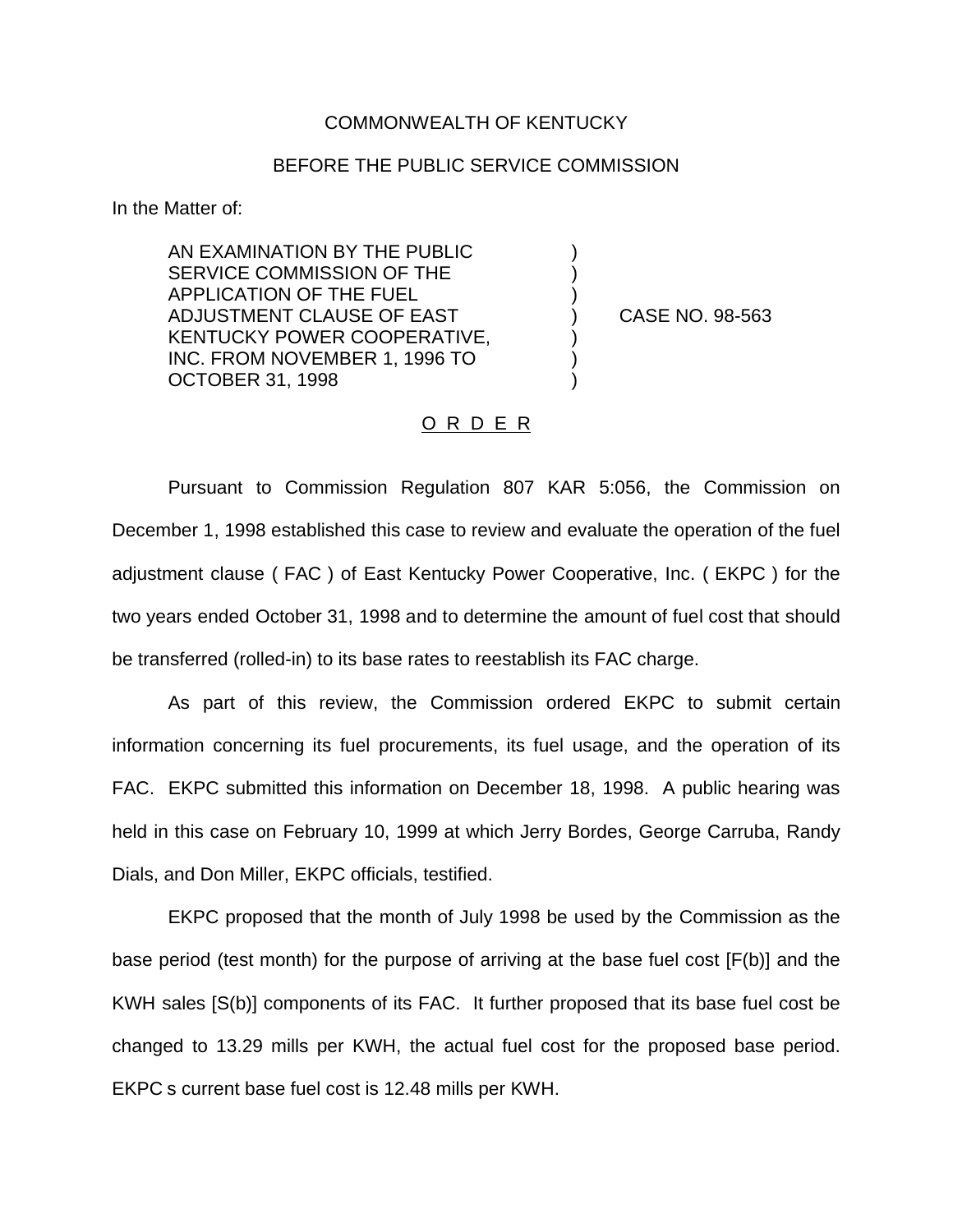In establishing the appropriate level of base fuel cost to be included in EKPC s rates, the Commission must determine whether the proposed base period cost per KWH is representative of the level of fuel cost currently being experienced by EKPC. The Commission s review of generation mix, generation unit outages, and generation unit availability discloses that the month of July 1998 is a reasonably representative generation month of EKPC. The analysis of EKPC s monthly fuel clause filings showed that the actual fuel cost incurred for the two-year period in question ranged from a low of 10.95 mills per KWH in February 1998 to a high of 14.43 mills per KWH in June 1998, with an average cost for the period of 12.07 mills per KWH. Based upon this review, the Commission finds that EKPC has complied with Commission Regulation 807 KAR 5:056 and the proposed base period fuel cost of 13.29 mills per KWH should be approved.

The Commission, having considered the evidence of record and being otherwise sufficiently advised, finds that:

1. EKPC has complied with the provisions of 807 KAR 5:056.

2. The test month of July 1998 should be used as EKPC s base period for this review.

3. EKPC s proposed base period fuel cost of 13.29 mills per KWH should be approved.

4. The establishment of a base fuel cost of 13.29 mills per KWH requires a transfer (roll-in) of .81 mills per KWH from the FAC rate to EKPC s base rates and can best be accomplished by a uniform increase in all energy rates.

5. The rates and charges in Appendix A, attached hereto and incorporated herein, are designed to reflect the transfer (roll-in) to base rates of the differential

-2-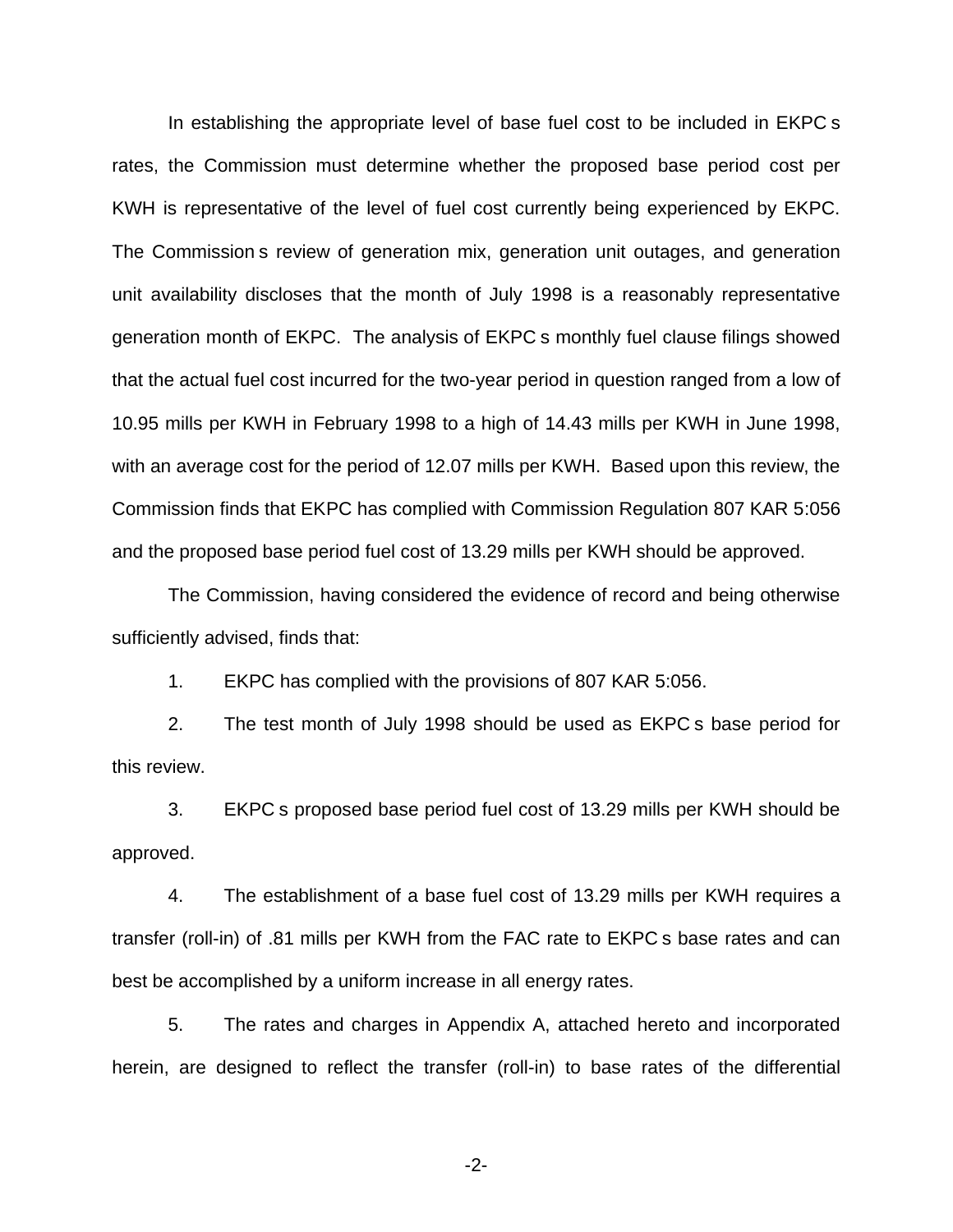between the old base fuel cost of 12.48 mills per KWH and the new base fuel cost of 13.29 mills per KWH.

6. The rates in Appendix A are fair, just, and reasonable and should be approved for service rendered on and after May 1, 1999.

7. For service provided on or after May 1, 1999, EKPC should use a FAC rate based on a base fuel cost of 13.29 mills per KWH.

IT IS THEREFORE ORDERED that:

1. The charges and credits applied by EKPC through the FAC for the period November 1, 1996 to October 31, 1998 are approved.

2. EKPC s proposed base fuel cost of 13.29 mills per KWH is approved.

3. The rates and charges in Appendix A are fair, just, and reasonable and are approved for service rendered on and after May 1, 1999.

4. For service provided on or after May 1, 1999, EKPC shall use a FAC rate based on a base fuel cost of 13.29 mills per KWH.

5. Within 30 days of the date of this Order, EKPC shall file with the Commission its revised tariff sheets setting out the rates approved herein.

Done at Frankfort, Kentucky, this 22<sup>nd</sup> day of March, 1999.

By the Commission

ATTEST:

Executive Director

\_\_\_\_\_\_\_\_\_\_\_\_\_\_\_\_\_\_\_\_\_\_